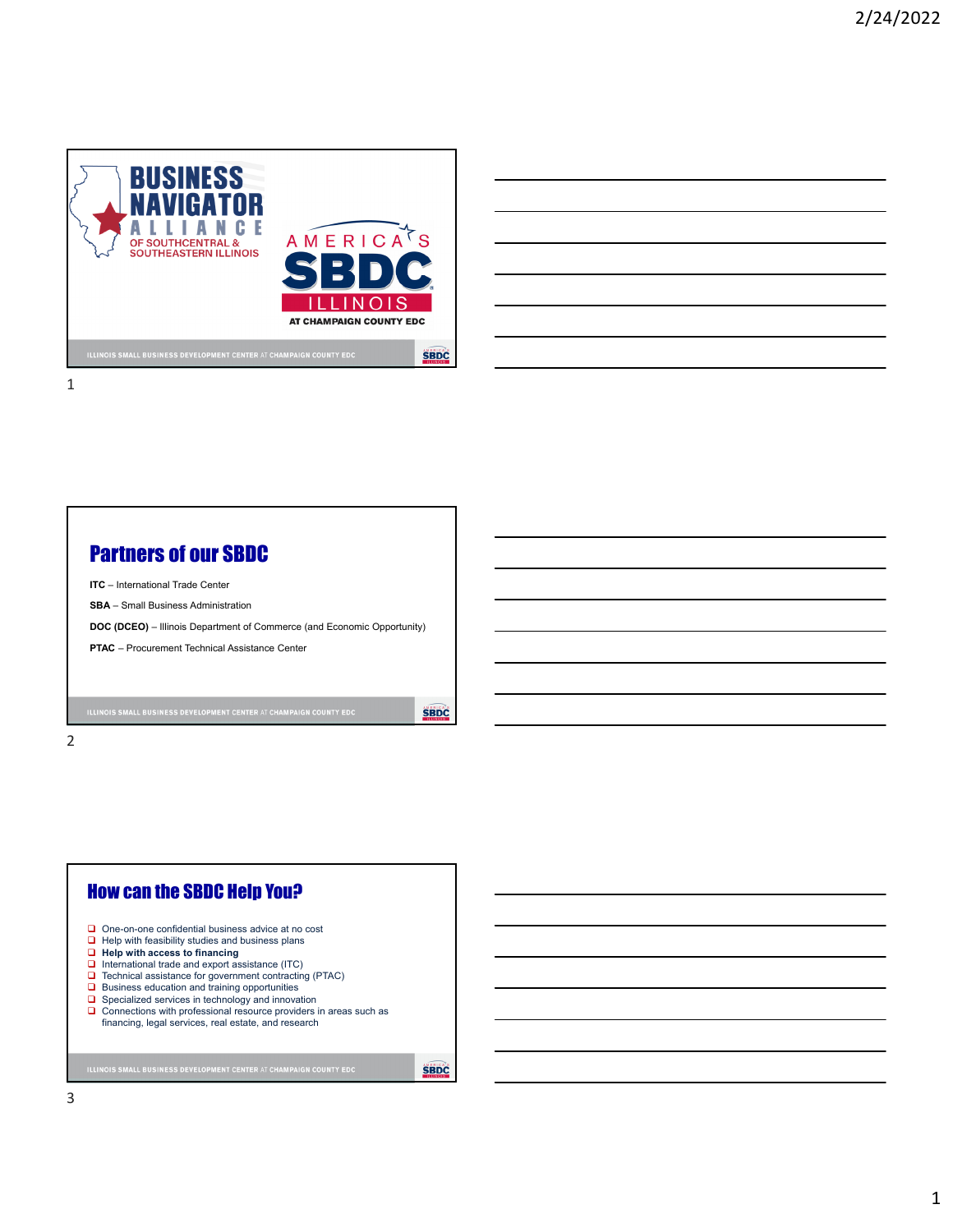## SBDC Client Metrics and Service Area

## **2021 Metrics**

- 362 jobs created or retained<br>• 360 clients advised (215 new
- 360 clients advised (215 new clients)
- \$4.51 million of capital infusion
- 184 training sessions (998 attendees)<br>• 1,1248 advising hours
- 1,1248 advising hours<br>• 49 business starts
- 49 business starts<br>• 2.388 iobs supported
- 2,388 jobs supported

**SBDC** 

**SBDC** 

## 4







6